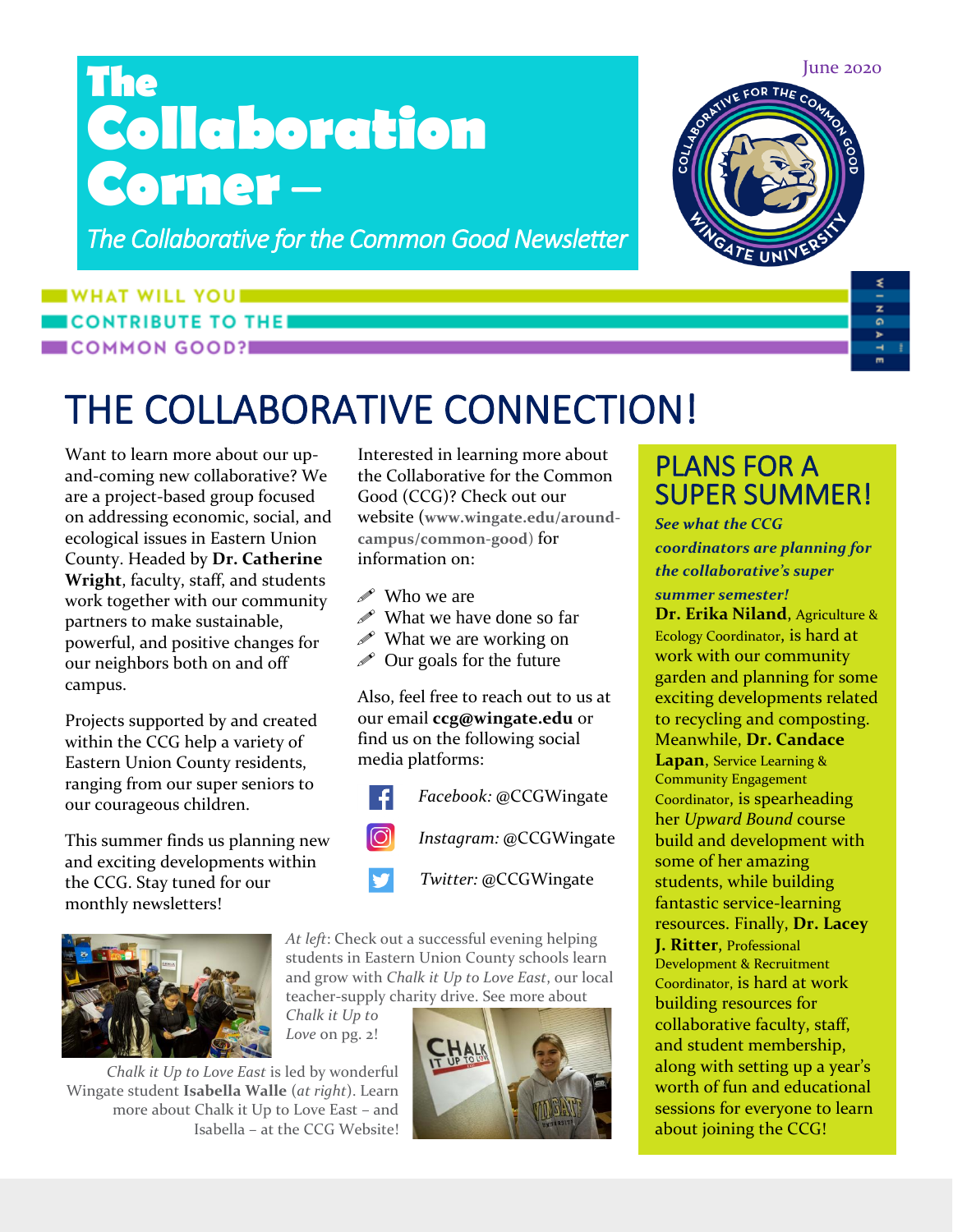#### **WHAT WILL YOU! CONTRIBUTE TO T** COMMON GOOD?

# PROUD TO BE CCG: PROJECT SHOWCASE

*Learn more about Chalk it Up to Love East, a non-profit organization supplying school items for teachers and students in four Eastern Union County schools, one of our excellent projects, led by Wingate University student Isabella Walle.*

Many teachers often spend their own money to meet student needs, so student **Isabella Walle** helps offset these gaps through *Chalk it Up to Love East*, a non-profit organization supplying school items needed for student success in four Eastern Union County schools: Marshville Elementary, Wingate Elementary, East Union Middle, and Forest Hills High.

In addition to school supplies like pencils, paper, and binders, teachers are also provided with other classroom needs, including posters, tissues, and hand sanitizer. By filling out needs-based ordering forms, teachers are given access on a first-come, first-served basis for these materials. Data on orders, donations, and volunteer hours are shown below.

Beginning in 2019, *Chalk it Up to Love East* is lucky to have a wonderful, newly designed space in the Collaborative for the Common Good (which can be found in the Wingate Baptist Church) to connect volunteers willing to donate and pack supplies with our school partners.

Interested in showing your support? We would love your help in the following ways:

- $\mathscr S$  Spreading the word about *Chalk* on social media and around Eastern Union County
- $\mathscr N$  Volunteering to help sort and pack supplies on Packing Days
- $\mathscr P$  Donating various school supplies or monetary donations to be used for supply purchases

*"This program is so much more than school supplies. It is so wonderful to know that we as teachers are appreciated for what we're trying to do each and every day in our classroom." –* **Chalk it Up to Love Recipient**

z

۵

 $\mathscr{P}$  Helping to organize more school supply drives around Eastern Union County

Contact us at **ccg@wingate.edu** to get started, or learn more about all CCG projects at: **https://www.wingate.edu/around -campus/common-good**



\$9,800 -[Monetary Donations

\$2,500 -[Supply Donations



Approximately 590 Volunteer Hours

## **UNION**

### **Volunteers came from:**

Wingate University, Marshville, Unionville, Monroe, Indian Trail, Stallings and Waxhaw.



### 177 school supply bags for:

Wingate Elementary, East Union Middle, Forest Hill High, and Union Elementary.





Copywrite © 2020 Collaborative for the Common Good – Wingate University, Wingate, NC. All rights reserved.

Questions about the newsletter or about getting involved with the CCG? Please email us at ccg@wingate.edu or contact Dr. Lacey J. Ritter, Recruitment Coordinator, at l.ritter@wingate.edu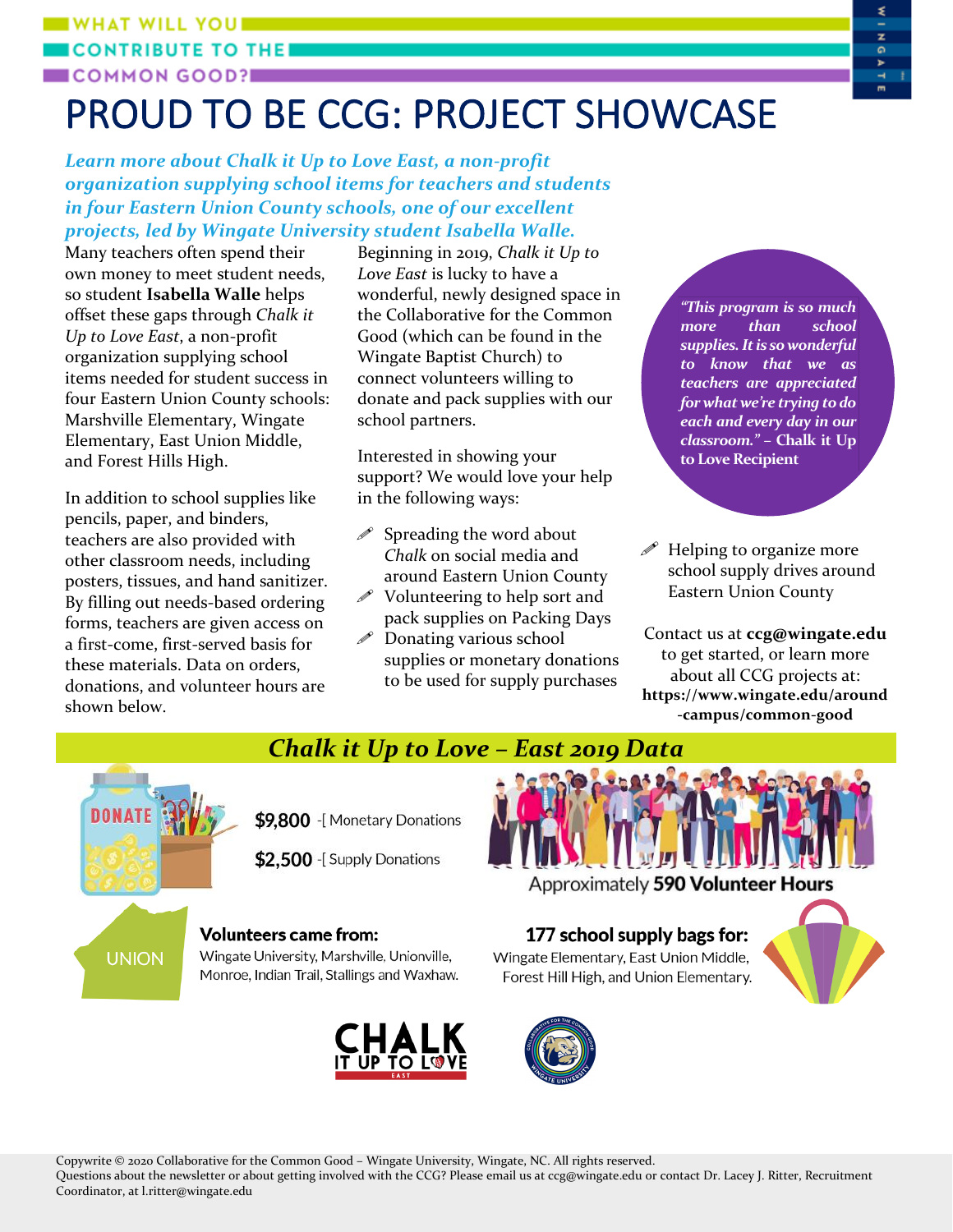#### **WHAT WILL YOU BE CONTRIBUTE TO THE** COMMON GOOD?

## DOING BETTER & MAKING CHANGES: THE CCG AND OUR CULTURAL LEADERSHIP INITIATIVE



### DIVERSITY, EQUITY, & INCLUSION COURSE; '*GOOD GATHERINGS'*

Join us in taking the University of Michigan's online certification in *Leading for Equity, Diversion, and Inclusion in Higher Education* course either *for free* or receive 50% off your certificate with this course code:

**http://fbuy.me/v/clapan** Make sure to 'Refer a Friend' when you sign up!

Care to join us in discussing the material? Whether or not you take the course, we would love to see you! Click the link to join weekly "Good Gatherings" – online chats! **https://forms.gle/pwuCGAJFfjD ZtHg96**

*Though it has already been occurring for far too long, the recent events surrounding George Floyd's death have given those of us in the CCG the impetus to fight harder for change. See the ways we plan to do so in the following pages.*

We need to build allies and bridges on campus -- and work towards identifying goals and scope of work for promotion of diversity, equity, and inclusion. The Cultural Leadership Project, sponsored by the Collaborative for the Common Good, seeks to equip faculty, staff, and students with skills to have conversations about diversity, equity, and inclusion in order to build a stronger community.

We want to live by our statement of inclusion in the student handbook:

"Wingate University cultivates an inclusive and welcoming environment. The University affirms principles of fairness and social justice. We believe a diverse academy supports greater learning outcomes, enhances the campus ethos, prepares students for a multicultural workforce and society, and contributes to selfreflection and growth."

The Cultural Leadership Project plans to align our goals with the missions and visions of the University, including, but not limited to:

۵

"The mission of Wingate University is to develop educated, ethical and productive global citizens." **Knowledge**: "Encourage participation in co-curricular and extra-curricular educational, cultural and recreational opportunities." **Faith**: "Articulate the ideal of integrity in all relationships." **Service**: "Emphasize the importance of service to God and humanity."

All of these values come together as part of the mission of the Collaborative for the Common Good:

"Our goal is to transform our local region by focusing on creating neighborhoods where people, places, and economies can thrive and prosper. And we will do this through collective engagement - **the power of 'we.'**"

To accomplish this mission, we will begin by implementing a Cultural Leadership Program, beginning unofficially during the summer and starting in earnest in the Fall 2020 and Spring 2021 semesters. A proposed timeline of our goal implementation is as follows:

Copywrite © 2020 Collaborative for the Common Good – Wingate University, Wingate, NC. All rights reserved. Questions about the newsletter or about getting involved with the CCG? Please email us at ccg@wingate.edu or contact Dr. Lacey J. Ritter, Recruitment Coordinator, at l.ritter@wingate.edu